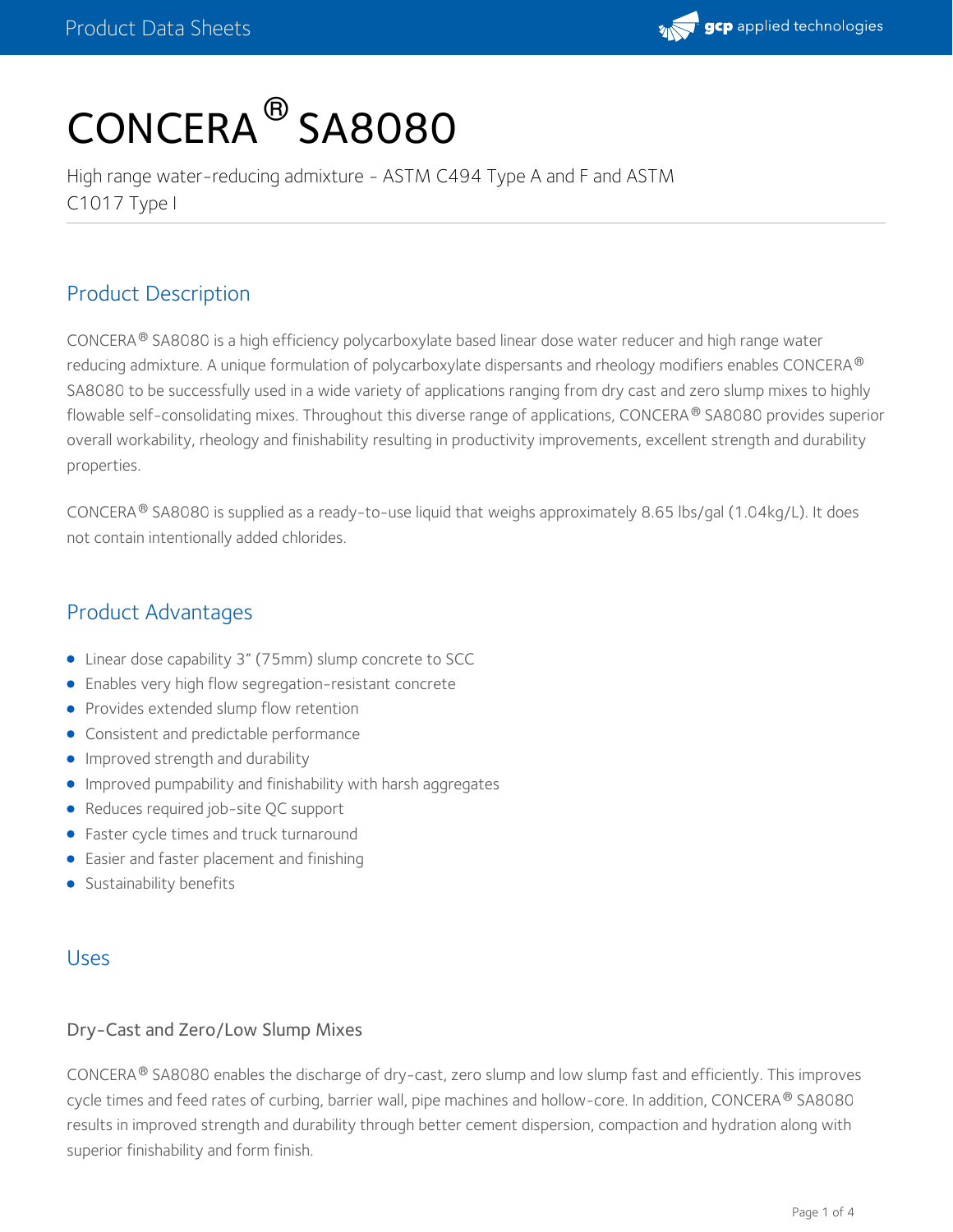

# 3" to 8" Standard Slump Concrete

CONCERA® SA8080 performs consistently and linear as a water reducer, mid-range water reducer and high range water reducer. CONCERA  $^\circ$  SA8080 improves movement of the concrete under energy thereby allowing concrete to be floated and finished faster and easier, even with mix designs containing manufactured sands. In many cases, cementitious contents can be reduced without negatively impacting finishability, strength or durability properties. Concrete slump retention and pumpability properties are superior with pump pressures reduced due to the slicker surface properties of the mix.

#### Control Flow Concrete

CONCERA $^{\circledR}$  SA8080 is recommended for use in the production of Control Flow Concrete, a highly flowable conventionally proportioned concrete category with slump flows that reside between conventional and selfconsolidating concrete. Typical water content of base mixture (without CONCERA® SA8080) should be sufficient to produce an untreated 2-5 inch (50-125 mm) slump.

- Produces concrete with extremely high levels of workability without segregation. Slump flows can vary from 16 to 25 inches (410 to 635 mm) with the types of materials used, but will typically range from 18 to 22 inches (460 to 560 mm)
- Provides superior water tolerance to the concrete, making it less susceptible to normal manufacturing moisture fluctuations
- Extends slump life to enable batch plant adjustments and predictable job site plastic properties

#### Self-Consolidating Concrete

CONCERA $^{\circledR}$  SA8080 can be used to make self-consolidating concrete (SCC) with superior water tolerance and very high levels of workability without segregation. In addition, CONCERA ® SA8080 produces SCC concrete that is less sticky and has improved finishability and form finish even when used in mix designs containing harsh aggregates. CONCERA  $^{\circledR}$  SA8080 can be used by itself or in conjunction with ADVA $^{\circledR}$ products to achieve optimal properties.

#### Addition Rates

CONCERA  $^\circ$  SA8080 is an easy-to-dispense liquid admixture. Dosage rates can be adjusted to meet a wide spectrum of concrete mix proportions and performance requirements and typically range from 2-24 oz/cwt (130-1560 ml/cwt kg). Please consult your GCP representative for further technical guidance.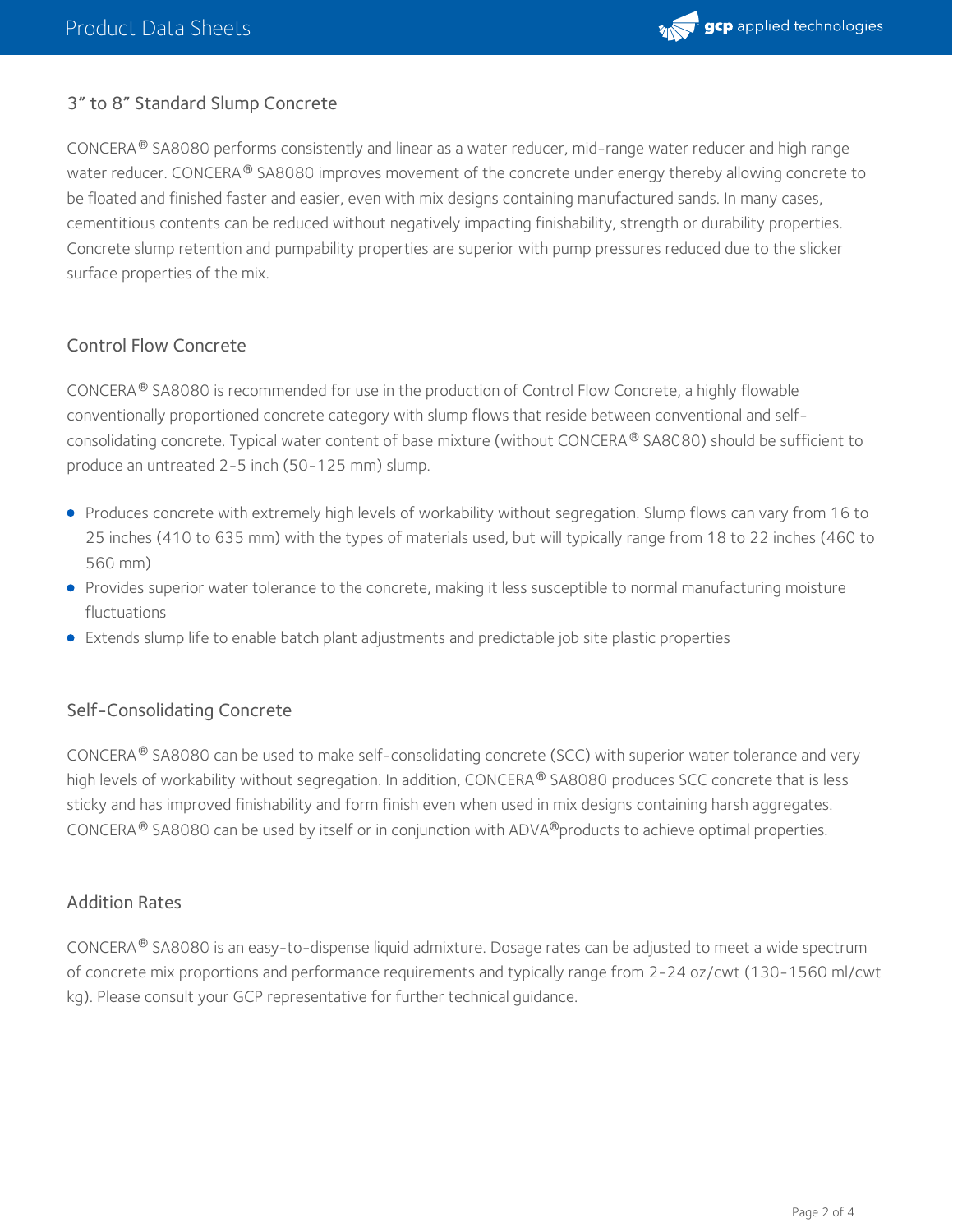# Compatibility with Other Admixtures and Batch Sequencing

CONCERA $^{\circledR}$  SA8080 is compatible with most GCP admixtures as long as they are added separately to the concrete mix, usually through the water holding tank discharge line. In general, it is recommended that the product be added to the concrete mix near the end of the batch sequence for optimum performance. Please see GCP Technical Bulletin TB- 0110, Admixture Dispenser Discharge Line Location and [Sequencing](https://ca.gcpat.com/node/6976) for Concrete Batching Operations for further recommendations.

For concrete that requires air entrainment, the use of an ASTM C260 air-entraining agent, such as DAREX® II AEA is recommended to provide suitable air void parameters for freeze-thaw resistance. Please consult your GCP representative for guidance.

| <b>APPLICATIONS</b>                 | <b>SLUMP/FLOW</b>   | <b>TYPICAL DOSAGE</b>           | <b>BENEFITS</b>                      |
|-------------------------------------|---------------------|---------------------------------|--------------------------------------|
| Low slump (i.e. Curb, Barrier)/ Dry | $0 - 3"$            | $2-4$ oz/cwt                    | Better feed from truck, faster feed  |
| cast                                | $(0 - 75$ mm)       | $(130 - 260 \text{ ml/cwt kg})$ | through extruding machine, better    |
|                                     |                     |                                 | finish directly from machine, faster |
|                                     |                     |                                 | cycle times, improved strength and   |
|                                     |                     |                                 | density.                             |
| Traditional slump ranges            | $3 - 8"$            | $3-8$ oz/cwt                    | Linear dose performance, improved    |
|                                     | $(75 - 200$ mm $)$  | (195-520 ml/cwt kg)             | finishability and pumpability with   |
|                                     |                     |                                 | manufactured sands. Excellent slump  |
|                                     |                     |                                 | retention.                           |
| Control Flow Concrete               | $16 - 24"$          | $8-18$ oz/cwt                   | Faster placement with reduced labor  |
|                                     | $(405 - 610$ mm $)$ | (520-1170 ml/cwt kg)            | and QC, segregation resistant,       |
|                                     |                     |                                 | excellent slump retention.           |
| <b>SCC Concrete</b>                 | $20 - 28"$          | 10-24 oz/cwt                    | Highly flowable and superior water   |
|                                     | $(510 - 710$ mm $)$ | (650-1560 ml/cwt kg)            | tolerance, enhanced consistency,     |
|                                     |                     |                                 | finishability with manufactured      |
|                                     |                     |                                 | aggregates.                          |

# Packaging & Handling

 $CONCERA^@$  SA8080 is available in bulk, delivered by metered tank trucks, in totes and drums.

CONCERA  $^\circ$  SA8080 will begin to freeze at approximately 32°F(0°C) but will return to full strength after thawing and thorough agitation. In storage and for proper dispensing, the temperature should be maintained above 32°F (0°C).

# Dispensing Equipment

A complete line of accurate, automatic dispensing equipment is available.